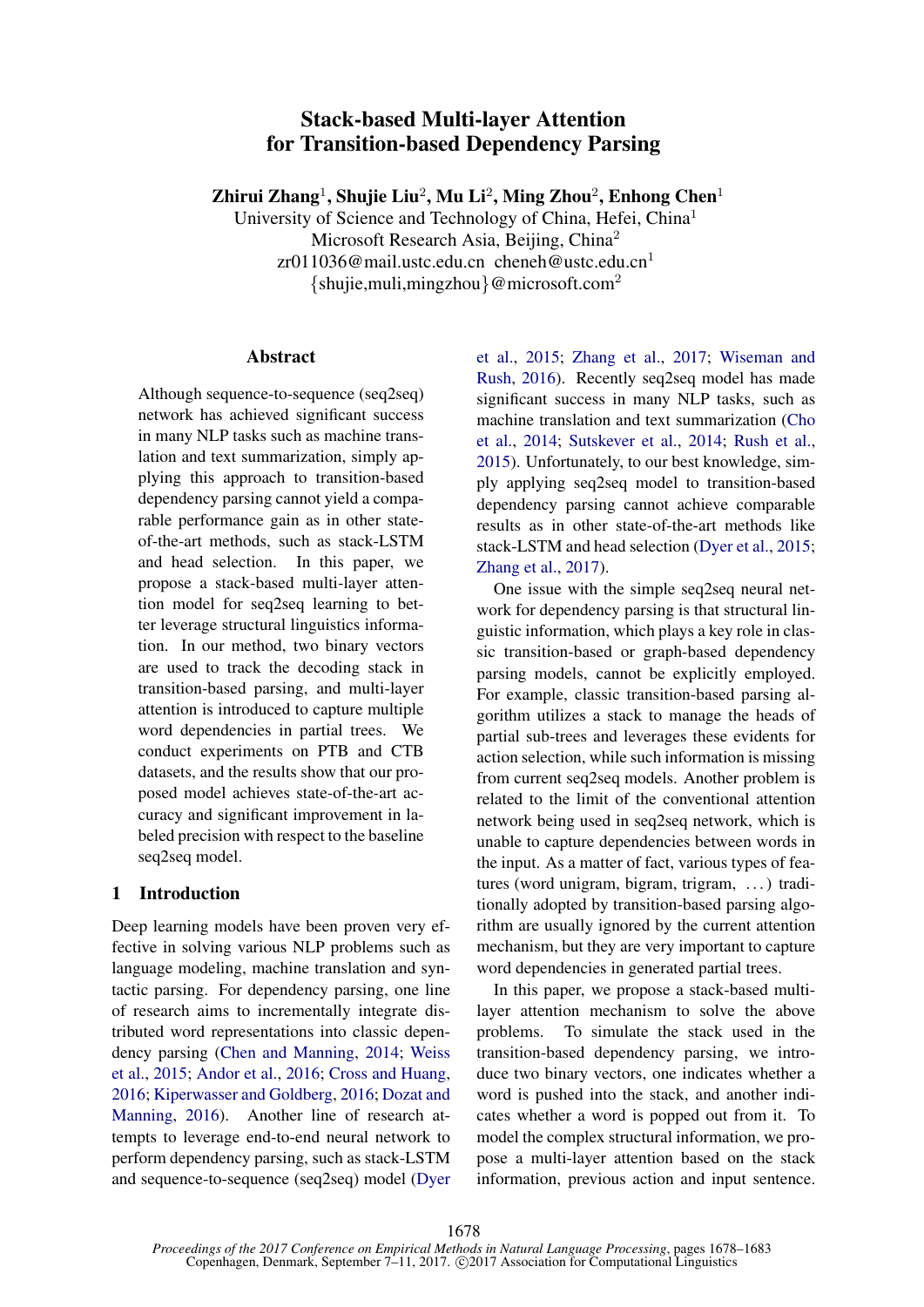The multi-layer attention aims to capture multiple word dependencies in partial trees for action prediction.

We evaluate our model on English and Chinese datasets. Experimental results show that our proposed model can significantly outperform the basic seq2seq model with 1.87 UAS (English) and 1.61 UAS (Chinese), matching the state-of-the-art parsing performance. With 4 models ensembled, we obtain further improvements with accuracies of 94.16 UAS (English) and 87.97 UAS (Chinese).

## 2 Neural Model for Sequence-to-Sequence Learning

In this work, we follow the encoder-decoder architecture proposed by Bahdanau et al. (2015). The whole architecture can be divided into three components: encoder, decoder and attention.

Encoder: The encoder reads in the source sentence  $X = (x_1, x_2, \dots, x_T)$  and transforms it into a sequence of hidden states  $h = (h_1, h_2, \dots, h_T)$ , using a bi-directional recurrent neural network that is usually implemented as Gated Recurrent Unit (GRU) (Cho et al., 2014) or Long Short-Term Memory (LSTM) networks (Hochreiter and Schmidhuber, 1997).

Attention Mechanism: The context vector  $c_i$  is a weighted sum of the hidden states  $(h_1, h_2, \ldots, h_T)$  with the coefficients  $\alpha_{i,1}, \alpha_{i,2}, \ldots, \alpha_{i,T}$  computed by

$$
\alpha_{i,t} = \frac{\exp\left(e_{i,t}\right)}{\sum_{k} \exp\left(e_{i,k}\right)}\tag{1}
$$

$$
e_{i,t} = v_a^{\top} \tanh(W_a z_{i-1} + U_a h_t) \tag{2}
$$

where  $v_a$ ,  $W_a$ ,  $U_a$  are the weight matrices.

Decoder: The decoder uses another recurrent neural network to generate a corresponding target sequence  $Y = (y_1, y_2, \dots, y_{T'})$  based on the encoded sequence of hidden state  $h$ . At each time  $i$ , the conditional probability of target symbol  $y_i$  is computed by

$$
z_i = RNN([y_{i-1}; c_i], z_{i-1})
$$
 (3)

$$
p(y_i|y_{< i}, h) = \text{softmax}(g(y_{i-1}, z_i, c_i)) \qquad (4)
$$

where g is a non-linear function,  $z_i$  is the  $i_{th}$  hidden state of the decoder, and it is calculated conditional on the previous hidden state  $z_{i-1}$ , previous target symbol  $y_{i-1}$  and source context vector  $c_i$ .



Figure 1: The architecture of sequence-tosequence parsing model. SH, LR(d), RR(d) denote the SHIFT, LEFT-ARC(d), RIGHT-ARC(d) transitions in arc-standard algorithm and d is arclabel.

#### 3 Sequence-to-Sequence Parsing Model

Transition-based dependency parsing conceptualizes the process of transforming a sentence into a dependency tree as a sequence of actions. It can be formulated as a sequence-to-sequence problem, and seq2seq framework can be applied. Compared with other tasks, such as machine translation, dependency parsing not only considers the previous action and input sentence, but also requires many structure information, such as the subtree structure during the parsing. Such information plays an important role in transition-based dependency parsing, so traditional methods adopt a stack to save structure information and design different type of features (word unigram, bigram, trigram, . . . ) to model them. However, vanilla seq2seq models have no explicit structure to model these necessary structure information. To better leverage the structure information, we extend the basic seq2seq architecture with a simulated stack and multi-layer attention, as illustrated in Figure 1. The main structure (encoder, decoder and attention part in Figure 1) of our parsing model is detailed below.

Encoder: As shown in the encoder part of Fig-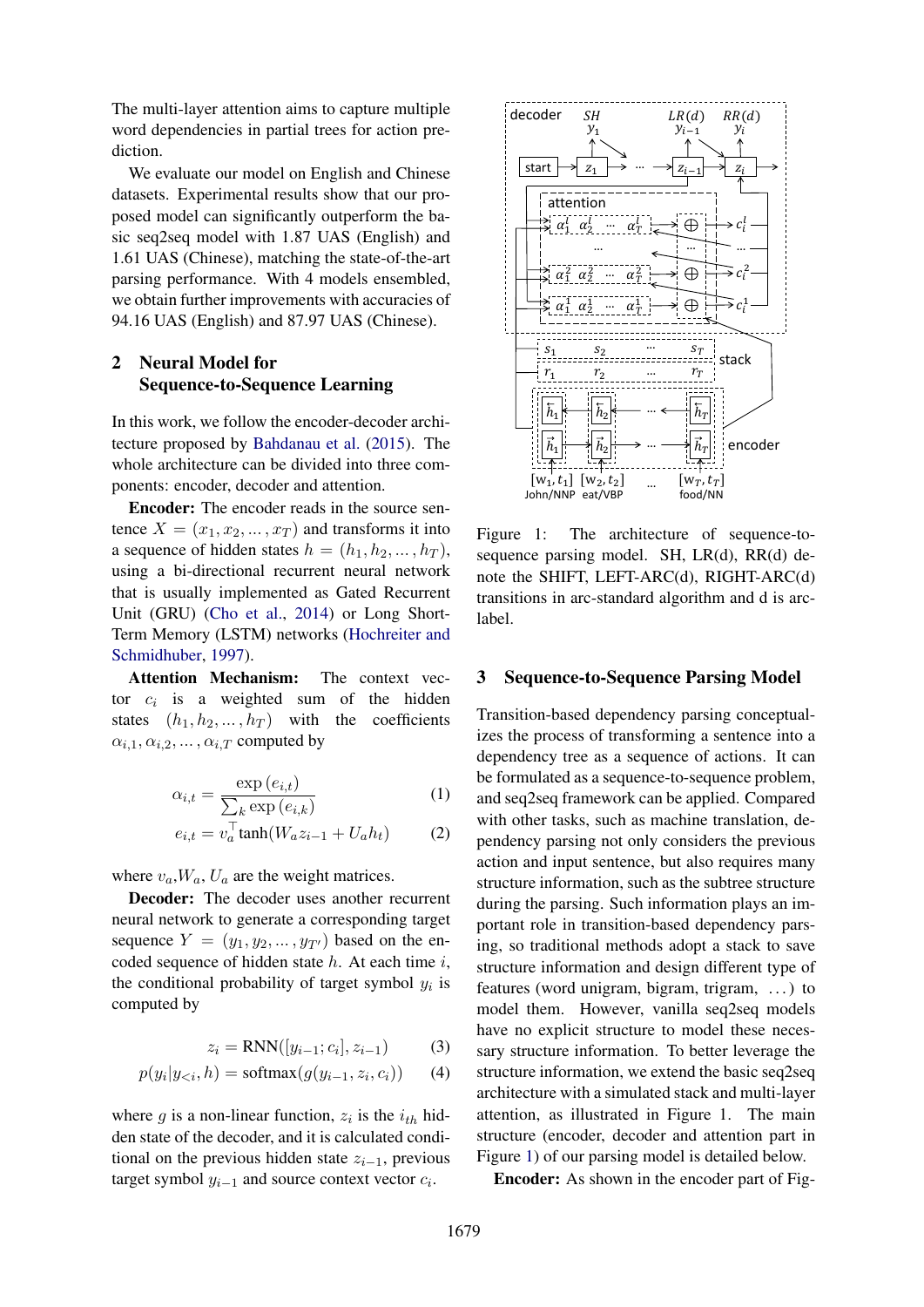ure 1, to utilize POS tag information, each word  $w_i$  is additionally represented by  $x_i$ , the concatenation of two vectors corresponding to  $w_i$ 's lexical and POS tag  $t_i$  embedding:  $x_i = [W_e * e(w_i); W_t *$  $e(t_i)$ , where  $e(w_i)$  and  $e(t_i)$  are one-hot vector representations of token  $w_i$  and its POS tag  $t_i$ ,  $W_e$ and  $W_t$  are embedding matrices. The rest part of the encoder is the same with the basic seq2seq model.

Attention Mechanism: We improve the attention part in two aspects: introduction of stack information and multi-layer attention structure.

Stack information, which plays an essential role in the conventional algorithm, is simulated with two binary vectors  $s = (s_1, \ldots, s_T)$  and  $r =$  $(r_1, \ldots, r_T)$  to record the state of each word  $w_i$ and initialized to zero. When parser pushes word  $w_i$  into stack,  $s_i$  is assigned to 1, while  $r_i$  is assigned to 1 only if word  $w_i$  is removed from stack. Intuitively, at each time step  $i$  in the decoding phase, stack information serves as an additional input to the attention model, which provides complementary information of that the source words is in the stack or not. We expect the stack information would guide the attention model to focus more on words in the stack. More formally, the coefficients  $\alpha_1, \alpha_2, \dots, \alpha_T$  used in attention mechanism can be rewritten as

$$
\alpha_{i,t} = \frac{\exp(e_{i,t}) * (1 - r_t)}{\sum_k \exp(e_{i,k}) * (1 - r_k)}
$$
(5)

$$
e_{i,t} = v_a^{\top} \tanh(W_a z_{i-1} + U_a h_t + S_a s_t) \tag{6}
$$

where  $S_a$  is the weight matrix.

To extract complex structure information to help action prediction, we apply a *l*-layers network structure for attention mechanism as shown in the attention part of Figure 1. To further enhance connection between adjacent layers, we replace the state  $z_{i-1}$  in Equation 6 by the concatenation of  $z_{i-1}$  and context vector  $c_i^{m-1}$  at each layer  $m(m > 1)$ . The Equation 6 can be rewritten as:

$$
e_{i,t}^{m} = v_a^{\top} \tanh(W_a^{m}[z_{i-1}; c_i^{m-1}] + U_a h_t + S_a s_t)
$$
\n(7)

where  $W^m$  is the weight matrix. With this network structure, we obtain different context vectors  $(c_i^1, c_i^2, \dots, c_i^l)$ , and the final context vector  $c_i$ , which is considered as complex context information, is replaced by the concatenation of those vectors:  $c_i = [c_i^1; c_i^2; \dots; c_i^l].$ 

Decoder: Unlike machine translation and text summarization in which seq2seq model is widely applied, a sequence of action in dependency parsing must satisfy some constraints so that they can generate a dependency tree. Following the arcstandard algorithm (Nivre, 2004), the precondition can be categorized as 1) SHIFT(SH): There exists at least one word that is not pushed into the stack; 2) LEFT-ARC(LR(d)) and RIGHT-ARC(RR(d)): There are at least two words in the stack. These two constraints can be defined as indicator functions

$$
I(y_i) = \begin{cases} 0 & y_i = \text{SH}, W_c \le 0\\ 0 & y_i = \text{LR(d)} \text{ or } \text{RR(d)}, S_c < 2\\ 1 & \text{otherwise} \end{cases}
$$
(8)

where  $S_c$  represents the number of words in the stack and  $W_c$  is the number of source words that are not pushed into the stack. To introduce these constraints, the conditional probability of each target symbol  $y_i$  can be rewritten as

$$
p(y_i|y_{< i}, h) = \frac{\exp\left(g_i\right) * I(y_i)}{\sum_k \exp\left(g_k\right) * I(y_k)}\tag{9}
$$

where  $g_i$  is the *i*th element of  $g(y_{i-1}, z_i, c_i)$ .

### 4 Experiments

In this section, we evaluate our parsing model on the English and Chinese datasets. Following Dyer et al. (2015), Stanford Dependencies (de Marneffe and Manning, 2008) conversion of the Penn Treebank (PTB) (Marcus et al., 1993) and Chinese Treebank 5.1 (CTB) are adopted. We leverage the arc-standard algorithm for our dependency parsing. In addition, we limit the vocabulary to contain up to 20k most frequent words and convert remaining words into the <unk> token.

### 4.1 Setup

For our model, 3-layers GRU is used for encoder and decoder. The dimension of word embedding is 300, the dimension of POS-tag/action embedding is 32, and the size of hidden units in GRU is 500. 3-layers attention structure is adopted in our model. Following Chen and Manning (2014); Dyer et al. (2015), we used 300-dimensional pretrained GloVe vectors (Pennington et al., 2014) to initialize our word embedding matrix. Other model parameters are initialized using a normal distribution with a mean of 0 and a variance of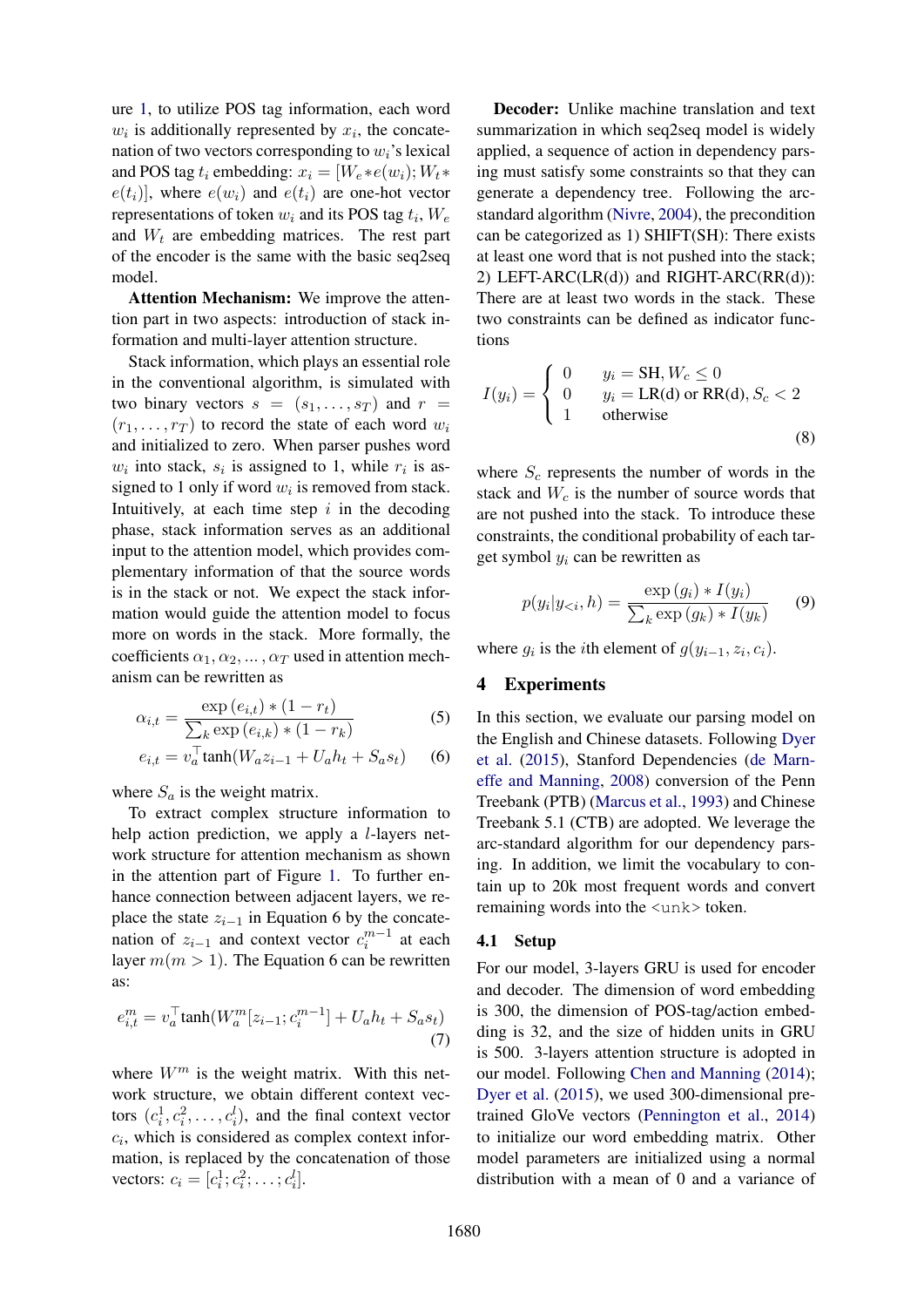|                  | PTB-SD                   |       |            |       | <b>CTB</b> |       |             |       |
|------------------|--------------------------|-------|------------|-------|------------|-------|-------------|-------|
| Parser           | Dev                      |       | Test       |       | Dev        |       | <b>Test</b> |       |
|                  | <b>UAS</b>               | LAS   | <b>UAS</b> | LAS   | <b>UAS</b> | LAS   | <b>UAS</b>  | LAS   |
| Z&N11            | $\overline{\phantom{0}}$ |       | 93.00      | 90.95 |            |       | 86.00       | 84.40 |
| C&M14            | 92.20                    | 89.70 | 91.80      | 89.60 | 84.00      | 82.40 | 83.90       | 82.40 |
| ConBSO           |                          |       | 91.57      | 87.26 |            |       |             |       |
| Dyer15           | 93.20                    | 90.90 | 93.10      | 90.90 | 87.20      | 85.90 | 87.20       | 85.70 |
| Weiss15          |                          |       | 93.99      | 92.05 |            |       |             |       |
| <b>K&amp;G16</b> | -                        |       | 93.99      | 91.90 |            | -     | 87.60       | 86.10 |
| <b>DENSE</b>     | 94.30                    | 91.95 | 94.10      | 91.90 | 87.35      | 85.85 | 87.84       | 86.15 |
| seq2seq          | 92.02                    | 89.10 | 91.84      | 88.84 | 86.21      | 83.80 | 85.80       | 83.53 |
| Our model        | 93.65                    | 91.52 | 93.71      | 91.60 | 87.28      | 85.30 | 87.41       | 85.40 |
| Ensemble         | 94.24                    | 92.01 | 94.16      | 92.13 | 88.06      | 86.30 | 87.97       | 86.18 |

Table 1: Results of various state-of-the-art parsing systems on English dataset (PTB with Stanford Dependencies) and Chinese dataset (CTB). The numbers reported from different systems are taken from: Z&N11 (Zhang and Nivre, 2011); C&M14 (Chen and Manning, 2014); ConBSO (Wiseman and Rush, 2016); Dyer15 (Dyer et al., 2015); Weiss15 (Weiss et al., 2015); K&G16 (Kiperwasser and Goldberg, 2016); DENSE (Zhang et al., 2017).

 $\sqrt{6/(d_{row} + d_{col})}$ , where  $d_{row}$  and  $d_{col}$  are the number of rows and columns (Glorot and Bengio, 2010). Our models are trained on a Tesla K40m GPU and optimized with vanilla SGD algorithm with mini-batch size 64 for English dataset and 32 for Chinese dataset. The initial learning rate is set to 2 and will be halved when unlabeled attachment scores (UAS) on the development set do not increase for 900 batches. To alleviate the gradient exploding problem, we rescale the gradient when its norm exceeds 1. Dropout (Srivastava et al., 2014) is applied to our model with the strategy recommended in Zaremba et al. (2014) and the dropout rate is 0.2. For testing, beam search is employed to find the best action sequence with beam size 8. For evaluation, we report unlabeled (UAS) and labeled attachment scores (LAS) on the development and test sets. Following Chen and Manning (2014), the punctuation is excluded from the evaluation.

### 4.2 Main Results

Table 1 lists the accuracies of our parsing models, compared to other state-of-the-art parsers. For the baseline, seq2seq model employs the same encoder and decoder network structure with our model. We can see that our proposed model can significantly outperform the basic seq2seq model with 1.87 UAS (English) and 1.61 UAS (Chinese) improvements on the test set. This demonstrates the effectiveness of our proposed

multi-layer attention mechanism. Besides, our model achieves better UAS accuracy than Z&N11, C&M14, ConBSO and Dyer15 on development and test set, while slightly lower than Weiss15, K&G16 and DENSE. Weiss15 adopts a structured training procedure which can be easiely applied to our model as well, and it will further improve the performance of our model. K&G16 uses 11 bidirectional LSTM vectors as features, which will be fed to a transition-based parser. It suggests a new direction that combines our model with feature engineering of the traditional transition-based parser to gain better performance. DENSE formalizes dependency parsing as head selection and applies MST algorithms to correct non-tree outputs, while our model doesn't require any post-processing at test time. Dozat and Manning (2016) use deep biaffine attention instead of traditional attention in the graph-based architectures of K&G16, achieving 95.74 UAS and 89.30 UAS on PTB-SD and CTB datasets respectively. For ensemble, we train 4 models using the same network with different random initialization. When we ensemble these 4 models, we simply average the output probabilities from different models and obtain the better result with accuracies of 94.16 UAS (English) and 87.97 UAS (Chinese) as shown in the Table 1.

#### 4.3 Impact of l

The hyper-parameter  $l$  represents the number of layers in our proposed multi-layer attention mech-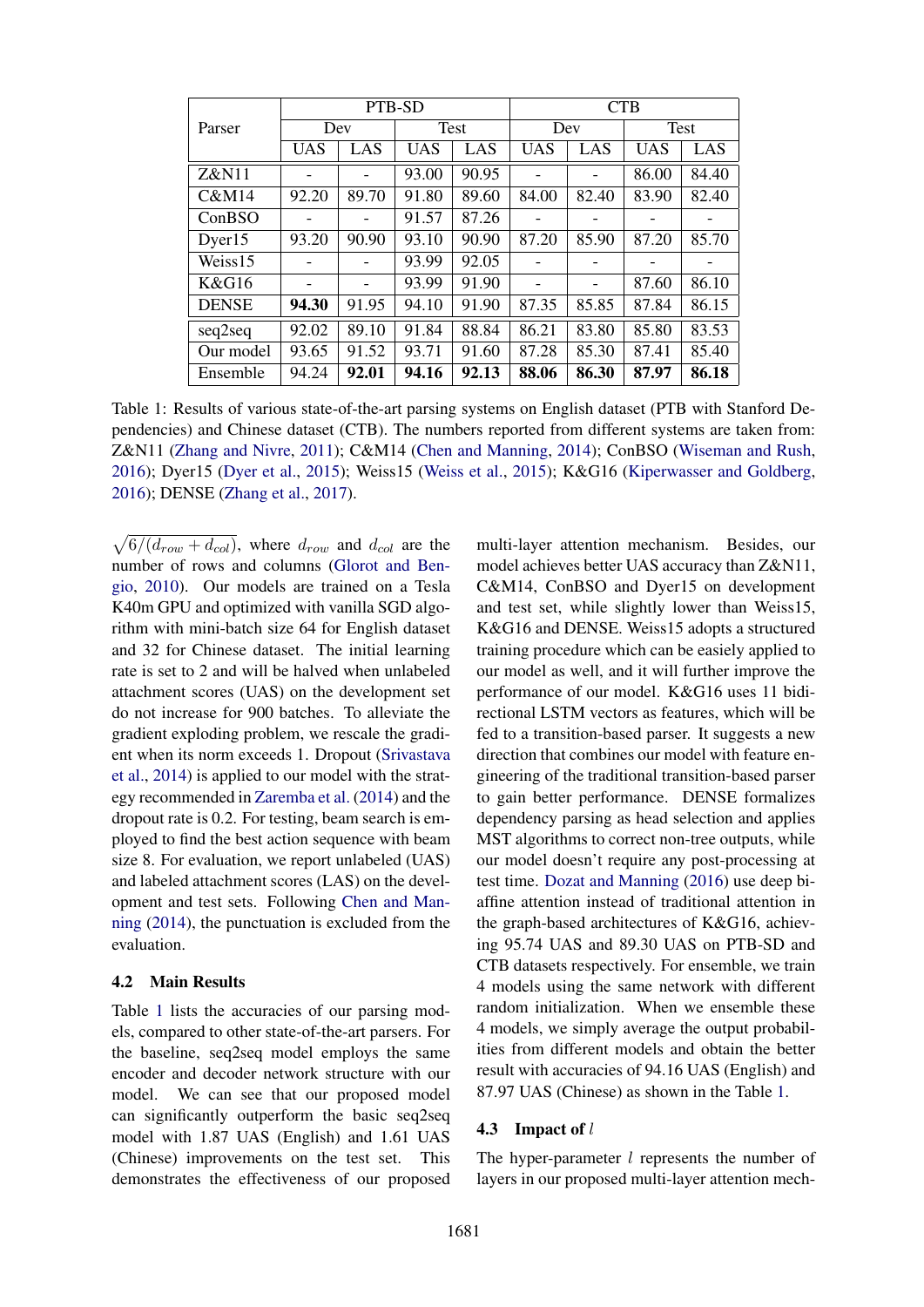|         | Dev        |       | Test       |       |  |
|---------|------------|-------|------------|-------|--|
|         | <b>UAS</b> | LAS   | <b>UAS</b> | LAS   |  |
| seq2seq | 92.02      | 89.10 | 91.84      | 88.84 |  |
| $l=1$   | 92.85      | 90.44 | 92.70      | 90.40 |  |
| $l=2$   | 93.30      | 91.13 | 93.21      | 90.98 |  |
| $l=3$   | 93.65      | 91.52 | 93.71      | 91.60 |  |
| $l=4$   | 93.49      | 91.29 | 93.42      | 91.24 |  |

Table 2: Impact of l on English PTB dataset.

anism. Larger l would bring more capacity, but lead to more computational complexity and aggravate the risk of over-fitting.

We conduct a group of experiments to investigate the impact of l. The results are shown in Table 2. Seq2seq model can be viewed as a special case of our model without any stack information. With  $l = 1$ , we can see that the introduction of stack information can strongly improve the parsing performance, especially for LAS. When  $l$  is small  $(l < 4)$ , the general trend is that larger l leads to better result. However, further increasing l bring slightly damages to the parsing performance due to the over-fitting problem.

Although larger *l* would bring more capacity, multiple layers structure will double the training time compared with the vanilla seq2seq. In our implementation, our model costs about 500 seconds for a round of training data on English PTB dataset, while the vanilla costs about 260 seconds.

### 4.4 Additional Results

We perform some ablation experiments in order to quantify the effect of the different components on our models. As shown in Table 3, the POS-tag information plays the most important role in our model. We note that, different from Dyer et al. (2015), we don't utilize an external word embedding to tackle OOV problem, and it may cause our model to be more dependent on the POS-tag information. For  $s$  and  $r$  vectors, same as discussion in last section, we find that the introduction of stack information can strongly improve the parsing performance.

### 5 Conclusion

In order to leverage structure information for seq2seq based dependency parsing, in this paper, we propose a stack based multi-layer attention method, in which, stack is simulated with two binary vectors, and multi-layer attention is in-

|              | Dev        |       | <b>Test</b> |       |  |
|--------------|------------|-------|-------------|-------|--|
|              | <b>UAS</b> | LAS   | <b>UAS</b>  | LAS   |  |
| Our model    | 93.65      | 91.52 | 93.71       | 91.60 |  |
| -pretraining | 93.19      | 90.92 | 93.22       | 91.11 |  |
| $-POS$       | 92.73      | 89.86 | 92.57       | 90.05 |  |
| $-s$ vector  | 93.18      | 90.68 | 93.02       | 90.89 |  |
| $-r$ vector  | 93.16      | 90.90 | 93.27       | 91.02 |  |

Table 3: Impact of the different components on English PTB dataset.

troduced to capture multiple word dependencies in partial trees. Experimental results demonstrate that our proposed model significantly outperforms the basic seq2seq model, and achieves a state-ofthe-art parsing performance.

In the future, we plan to apply our approach in more languages and other transition-based system, such as arc-eager or arc-hybrid. Another direction we are interested in is to train our model with complex training approaches proposed in Weiss et al. (2015) and Andor et al. (2016).

### Acknowledgments

We appreciate Dongdong Zhang, Nan Yang, Shuangzhi Wu and Qingyu Zhou for the fruitful discussions. We also thank the anonymous reviewers for their careful reading of our paper and insightful comments.

#### References

- Daniel Andor, Chris Alberti, David Weiss, Aliaksei Severyn, Alessandro Presta, Kuzman Ganchev, Slav Petrov, and Michael Collins. 2016. Globally normalized transition-based neural networks. *CoRR*, abs/1603.06042.
- Dzmitry Bahdanau, Kyunghyun Cho, and Yoshua Bengio. 2015. Neural machine translation by jointly learning to align and translate. In *Proceedings of the Third International Conference on Learning Representations (ICLR)*.
- Danqi Chen and Christopher D. Manning. 2014. A fast and accurate dependency parser using neural networks. In *EMNLP*.
- Kyunghyun Cho, Bart van Merrienboer, Caglar Gulcehre, Dzmitry Bahdanau, Fethi Bougares, Holger Schwenk, and Yoshua Bengio. 2014. Learning phrase representations using rnn encoder–decoder for statistical machine translation. In *Proceedings of the 2014 Conference on Empirical Methods in Natural Language Processing (EMNLP)*, pages 1724– 1734. Association for Computational Linguistics.